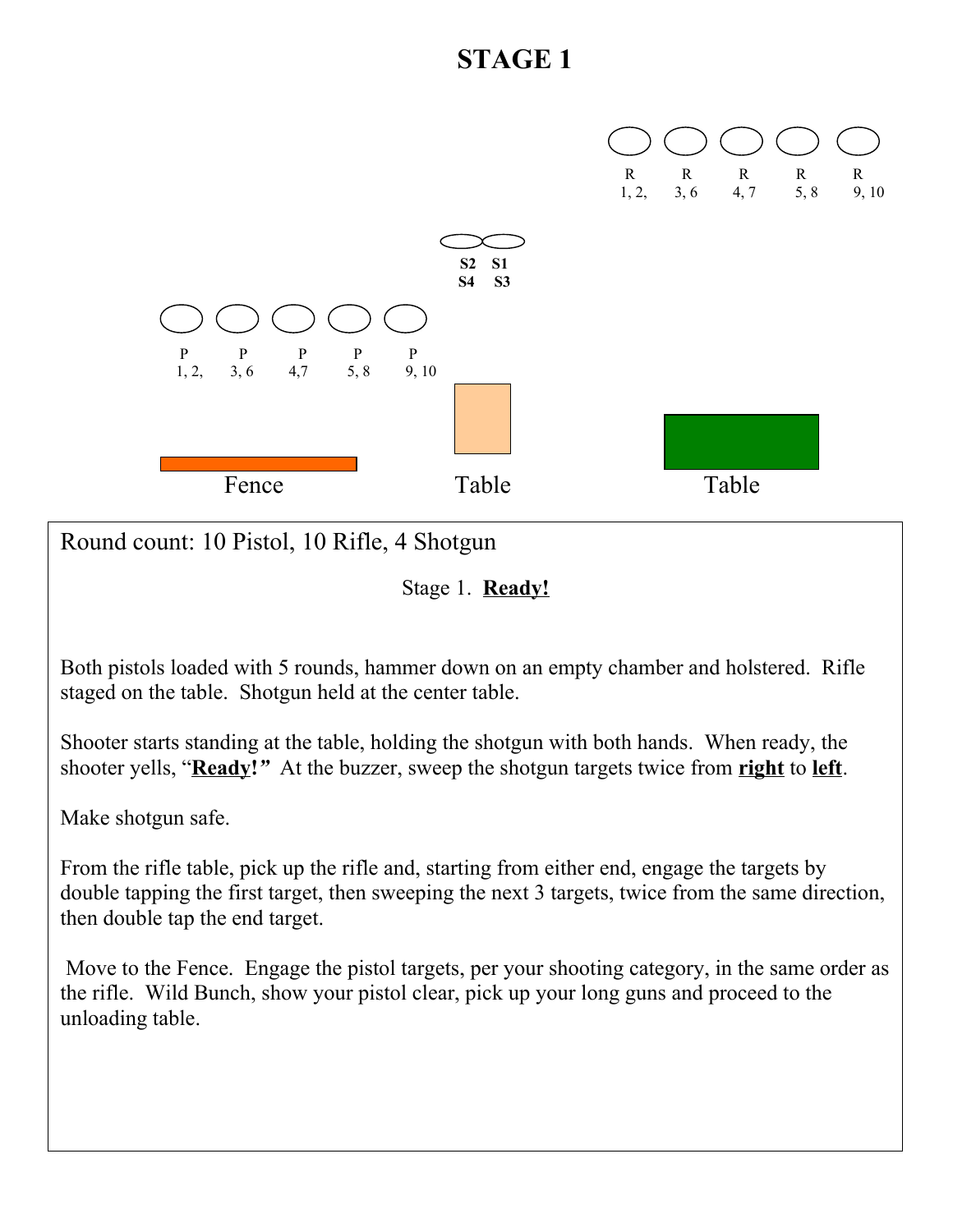

Round count: 10 Pistol, 10 Rifle, 4 Shotgun

### Stage 2. **They're Robbing the Bank!**

Both pistols loaded with 5 rounds, hammer down on an empty chamber and holstered. Rifle staged at the table. Shotgun staged open and empty at the center table.

Shooter starts standing at the rifle table, both hands touching the table. When ready, the shooter yells, "**They're robbing the bank!***"* At the buzzer, pick up the rifle and shoot the targets, by putting 3 rounds on the center target, then skipping the center target, sweep the targets from either end, then put 3 rounds on the center target.

 Move to the shotgun table, retrieve your shotgun and sweep the shotgun targets twice from **right** to **left**. Make shotgun safe.

 Move to the Fence. Engage the pistol targets, per your shooting category, in the same order as the rifle (does not have to mirror). Wild Bunch, show your pistol clear, pick up your long guns and proceed to the unloading table.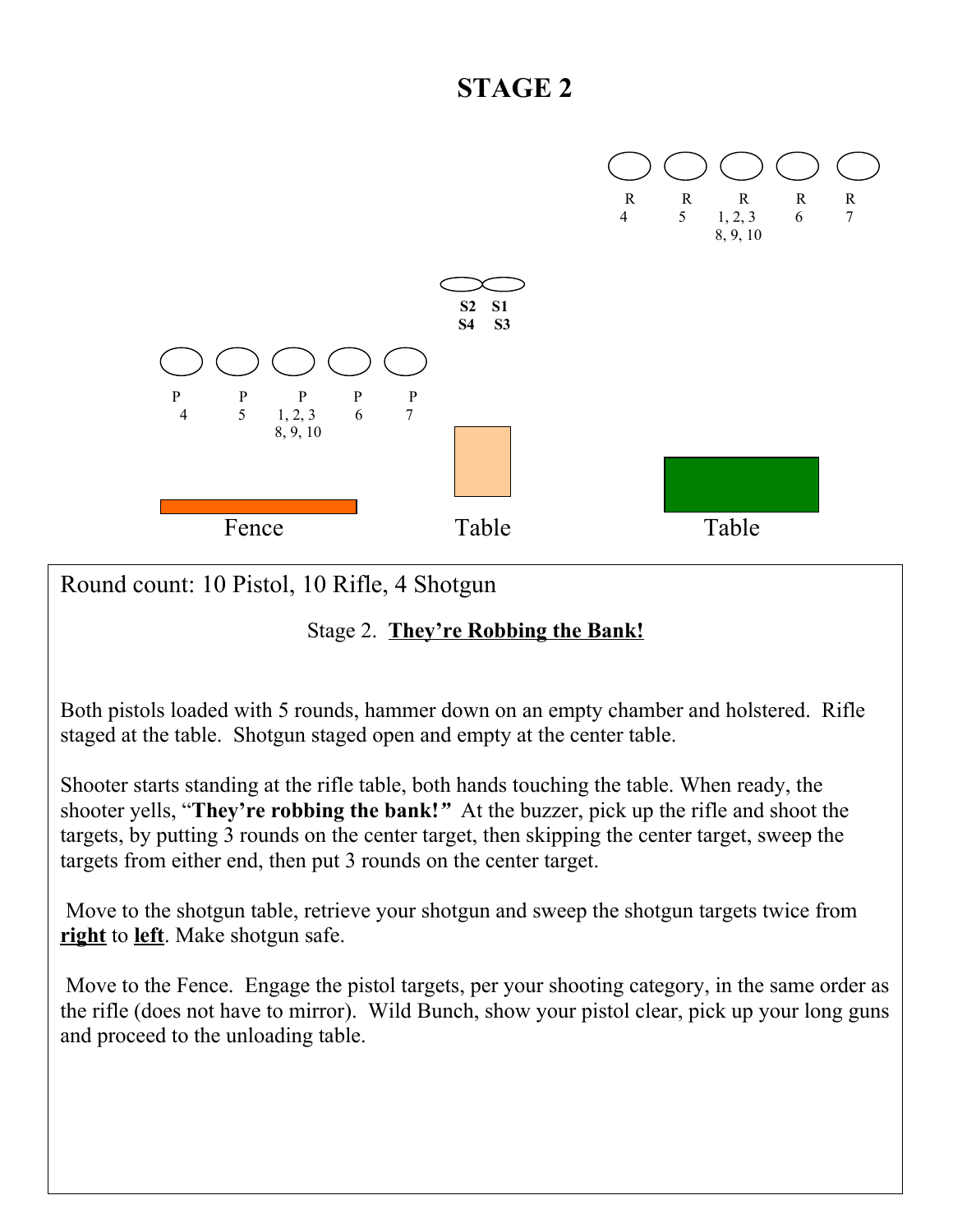

Round count: 10 Pistol, 10 Rifle, 4 Shotgun

#### Stage 3. **This'll be a Hoot!**

Both pistols loaded with 5 rounds, hammer down on an empty chamber and holstered. Rifle staged on the table. Shotgun staged open and empty at the center table.

Shooter starts standing at the rifle table, both hands touching their gun butts. When ready, the shooter yells, "**This'll be a Hoot!***"* At the buzzer, pick up the rifle engage the targets in a 1,2,2,3,3,2,2,3,3,4 sweep from either end. Make rifle safe.

 Move to the shotgun table, retrieve your shotgun and sweep the shotgun targets twice from **right** to **left**. Make shotgun safe.

 Move to the Fence. Engage the pistol targets, per your shooting category, in the same order as the rifle. Wild Bunch, show your pistol clear, pick up your long guns and proceed to the unloading table.